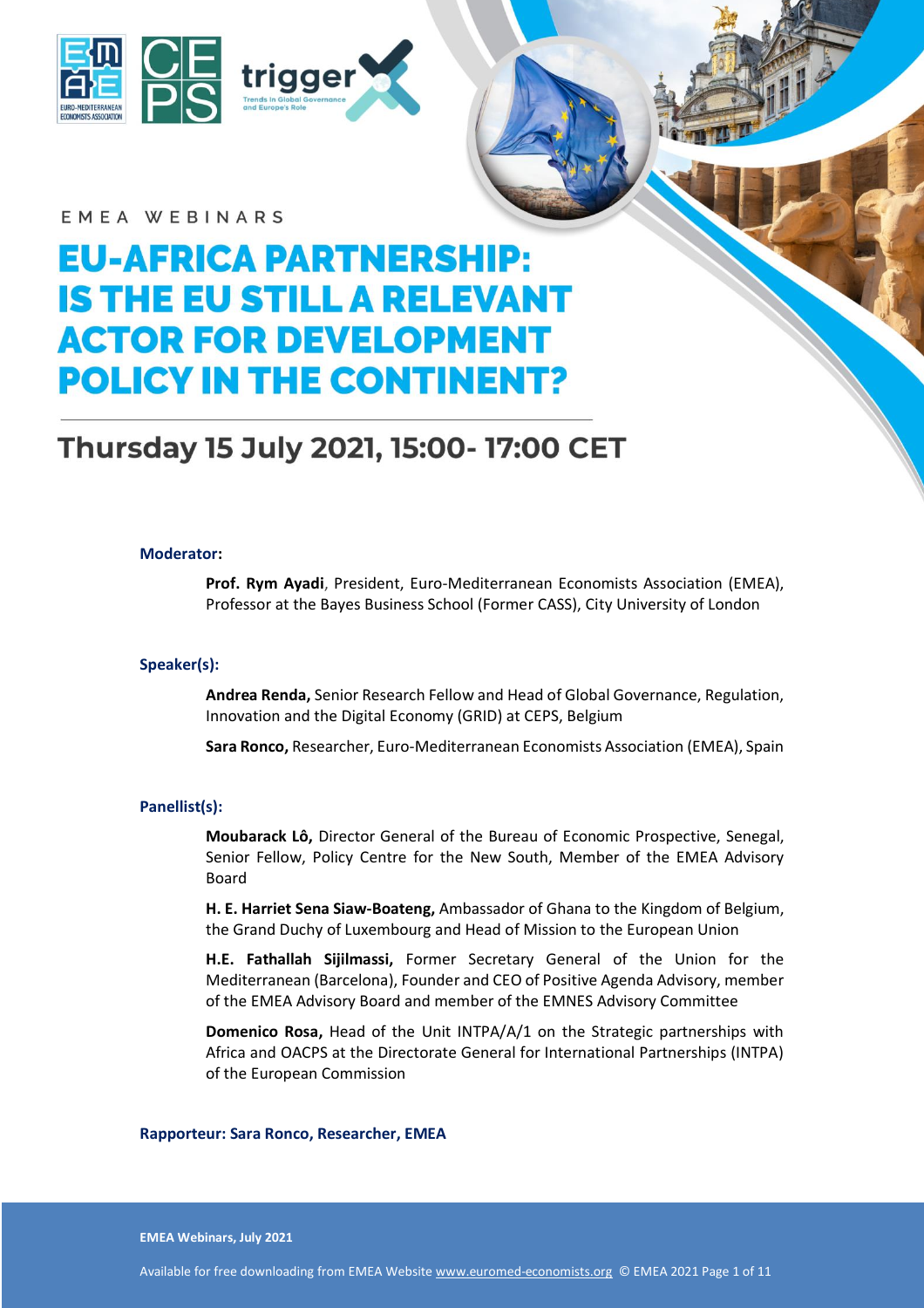## **Introduction**

Africa and Europe have a long history of development and cooperation. Since decolonisation, the has EU strived to be a reference actor for Africa, launching several "partnership agreements" with the countries of the continent and its institutions. 2020 represented a crucial moment for EU-Africa relations and development aid. The year symbolised the 25th anniversary of the Barcelona process instituting the Euro-Mediterranean Partnership. Furthermore, in December, the political deal was reached on a new EU-Africa Caribbean and Pacific Post-Cotonou Partnership Agreement, leading to significant changes in the 20 years of cooperation between EU and Sub Sahara Africa. This demonstrates the need to reflect on the weaknesses and the strengths of more than 20 years of EU engagement in Africa. Despite the COVID-19 eruption, in March 2020, the EU issued a Joint Communication "Towards a Comprehensive Strategy with Africa". Meanwhile, in December 2020, the Thirteenth Extraordinary Session on the African Continental Free Trade Agreement (AfCFTA) took place, resulting in the decision to officially start trading under AfCFTA on the 1st January 2021. 2021 is a pivotal year for the future of EU-Africa relations, but it also comes with the continuing unmanaged global pandemic. The EU has been very active since the eruption, supporting the neighbourhood and African countries via the outstanding Team Europe Initiative and the Least Developed Countries (LDCs) participating in the COVAX AMC (COVID-19 Vaccine Global Access – Advance Market Commitment) platform for medical equipment and vaccines distribution. Despite the EU's engagement in Africa, countries like China, India and Turkey demonstrated their strong presence in the Continent and were often perceived to be quicker and more efficient than the EU. Against this backdrop, the webinar will discuss the following: what kind of Actor will the EU be in development and cooperation with Africa? Will it still be a relevant one? What differentiates it from other foreign players, such as US, China, Russia and others?

EMEA is a partner of the TRIGGER Project led by CEPS, which kicked off in 2019. The panel will discuss the concept of Actorness developed by the TRIGGER [project](https://trigger-project.eu/) (on Trends in Global Governance and Europe's role) and will present the preliminary findings of the research performed by EMEA under this project.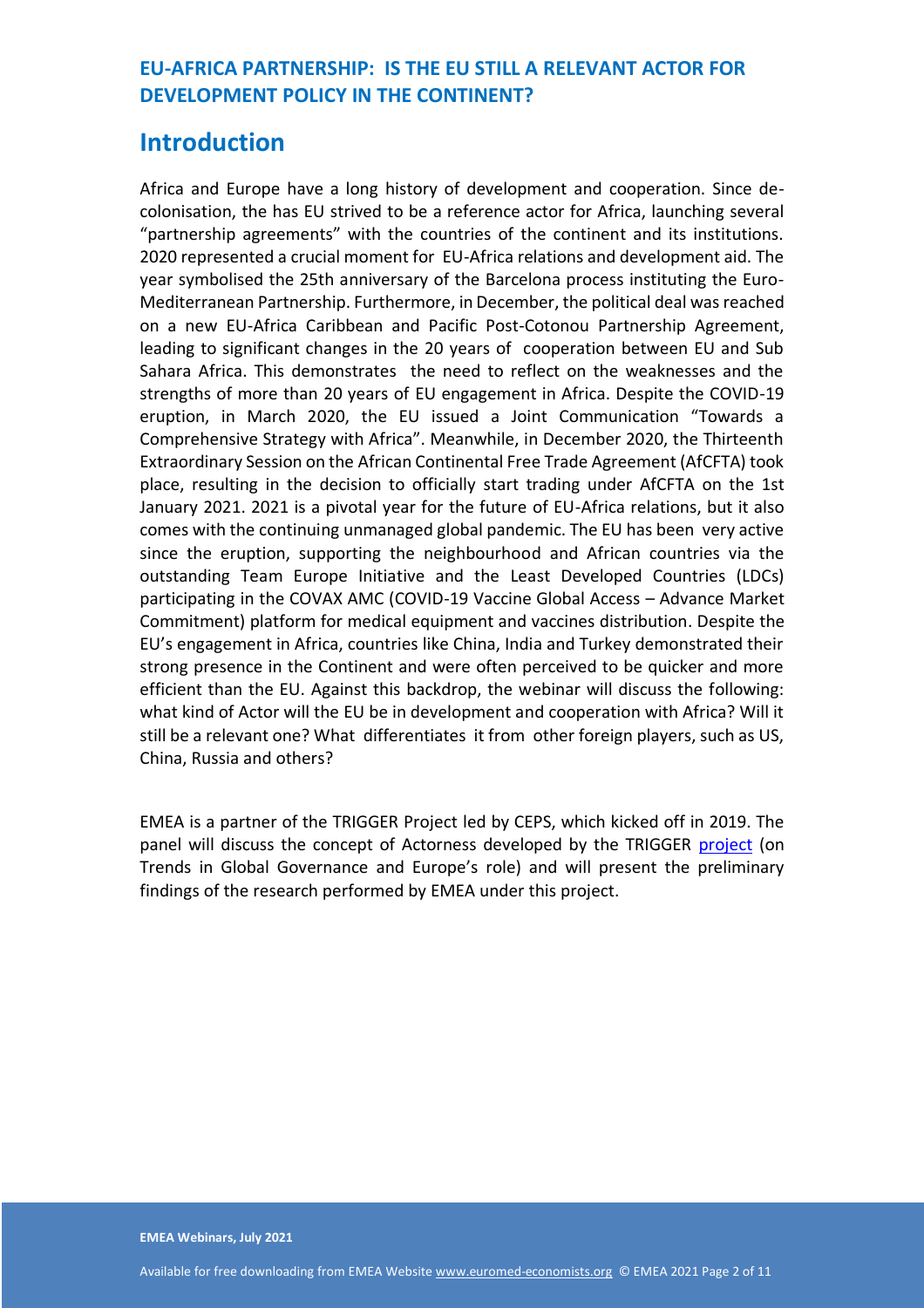## **Panel**



#### **Prof. Rym Ayadi**

She welcomed all the panellists and the participants and then introduced the topic. She started by recalling the long history of development and cooperation between the European Union and Africa. The European Union has tried to be the reference actor for Africa and the neighbourhood countries, spearheading several partnership agreements with the continent's countries and its institutions. She underlined that both 2020 and 2021 had been challenging years for both the continents and extremely decisive for EU-African relations and development aid. She recalled certain critical events from the last year - from the 25th anniversary of the Barcelona process to the new comprehensive strategy of Africa and the post-Cotonou partnership agreement.

Covid-19 complicated things and European Europe has been very active in helping African countries, with Team Europe and other initiatives. Amongst these is COVAX and she recalled the difficulties of African countries in reaching the needed doses of vaccines. She wished to see a true partnership amongst equals between the European Union and Africa, setting capacity and boosting priority. She said that the webinar would discuss the concept of actorness, developed by the TRIGGER project, led by CEPS, in which EMEA is a partner. The webinar will answer questions, such as what kind of actor is the European Union in development policy and Africa? Is it still a relevant one, if compared with other players? With this in mind, she welcomed the speakers to start the webinar.

**EMEA Webinars, July 2021**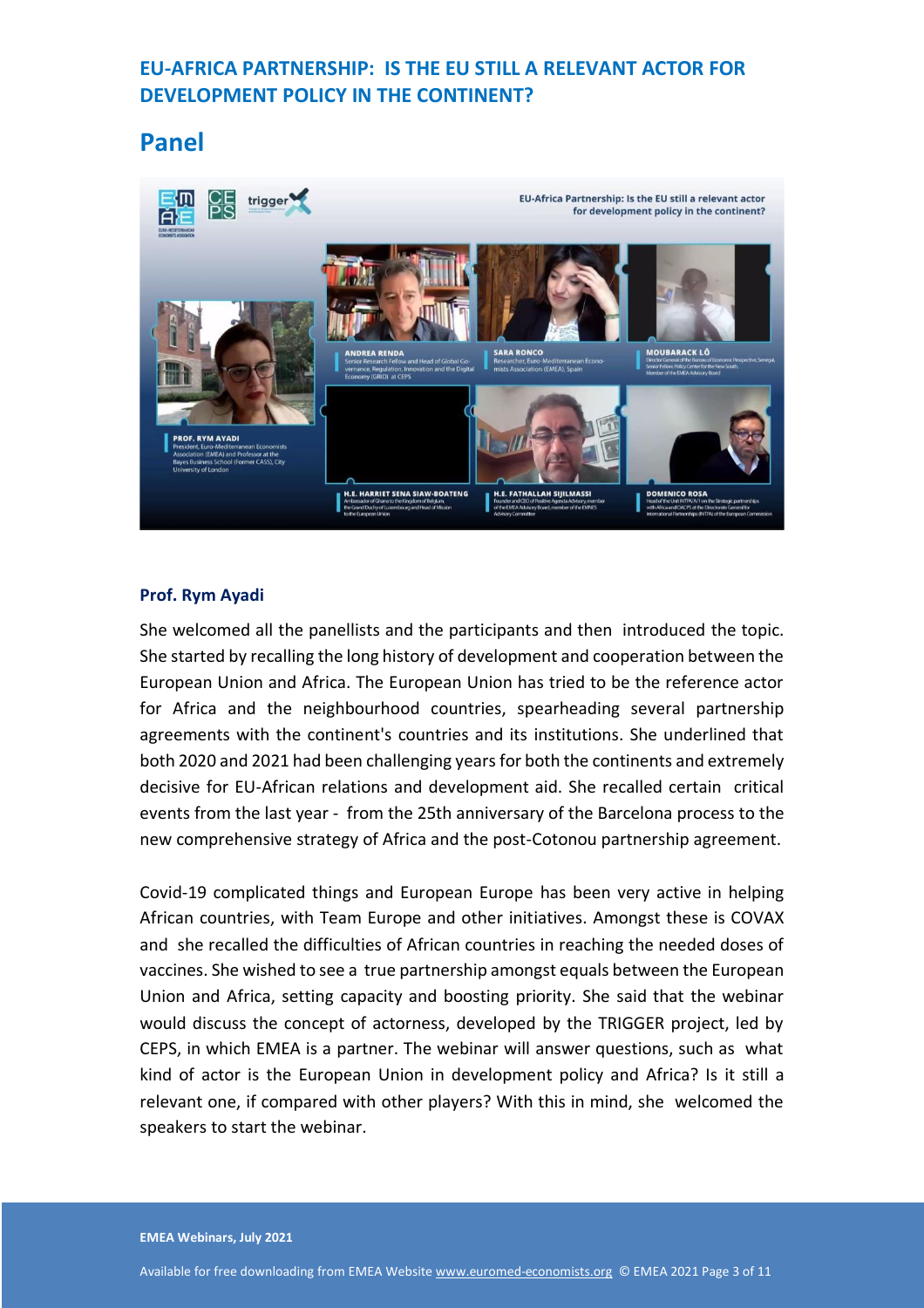#### **Andrea Renda**

He started by explaining the TRIGGER project: trends in Global Governance and Europe's role. It was conceived and designed to help European Union institutions understand what kind of image they are projecting and what role they should play in global governance. The main objectives of the project are to provide institutions with knowledge and tools. The specific goals of this project are: trying to advance the state of the art in understanding the different players and their interactions in global governance; understanding and better defining a concept, such as governance and effectiveness rather than using a concept such as power with a rather normative connotation; understanding how global governance and emerging technologies interact and what role the EU plays in this respect, in particular as a "regulatory superpower"; identifying emerging trends that strengthen/loosen deeper global governance and cooperation; building capacity for strategic foresight and public engagement inside EU institutions.

He said that once it has been defined what an actor is and when an actor is effective, the project digs down into four different areas (after Andrea, Sara will focus on one of them, which is the EU as an actor for development aid and partnership with Africa). He then moved to the explanation of how actorness has been conceptualised. He said that internal and external dimensions influence the behaviour of an actor. Internal dimensions are the autonomy (the ability to act independently), the authority (the level of competencies to act), cohesion (concerning member states and internal institutions). Moving to the external dimensions, there are the external recognition of an actor; the ability of the EU to see opportunities when presenting itself; the attractiveness of the EU as a partner. The last dimension is credibility, which is considered as both internal and external. He said that, in the conceptual framework outlined in the project, there would be the intention to test whether the level of actorness triggers a certain level of effectiveness. He said that in studying the relationship between actorness and effectiveness, it seems that a lot could be explained by the actor's strategy and the external environment (i.e., the ability to forge a coalition, what the EU does to project its actorness in the global governance). Actorness and effectiveness dynamically shape global governance.

He then showed some preliminary results in scoring actorness from around 1990 to 2020, based on some critical episodes in global governance, in the different dimensions. Preliminary results show a high level of actorness in data protection policy, followed by climate policies, sustainable development, and the EU-Africa partnership. He anticipated the results of the analysis that will be better explained by the next speaker, saying that some of the elements possibly triggering the EU's actorness in development policy and relations with Africa could be: the level of cohesion and the

**EMEA Webinars, July 2021**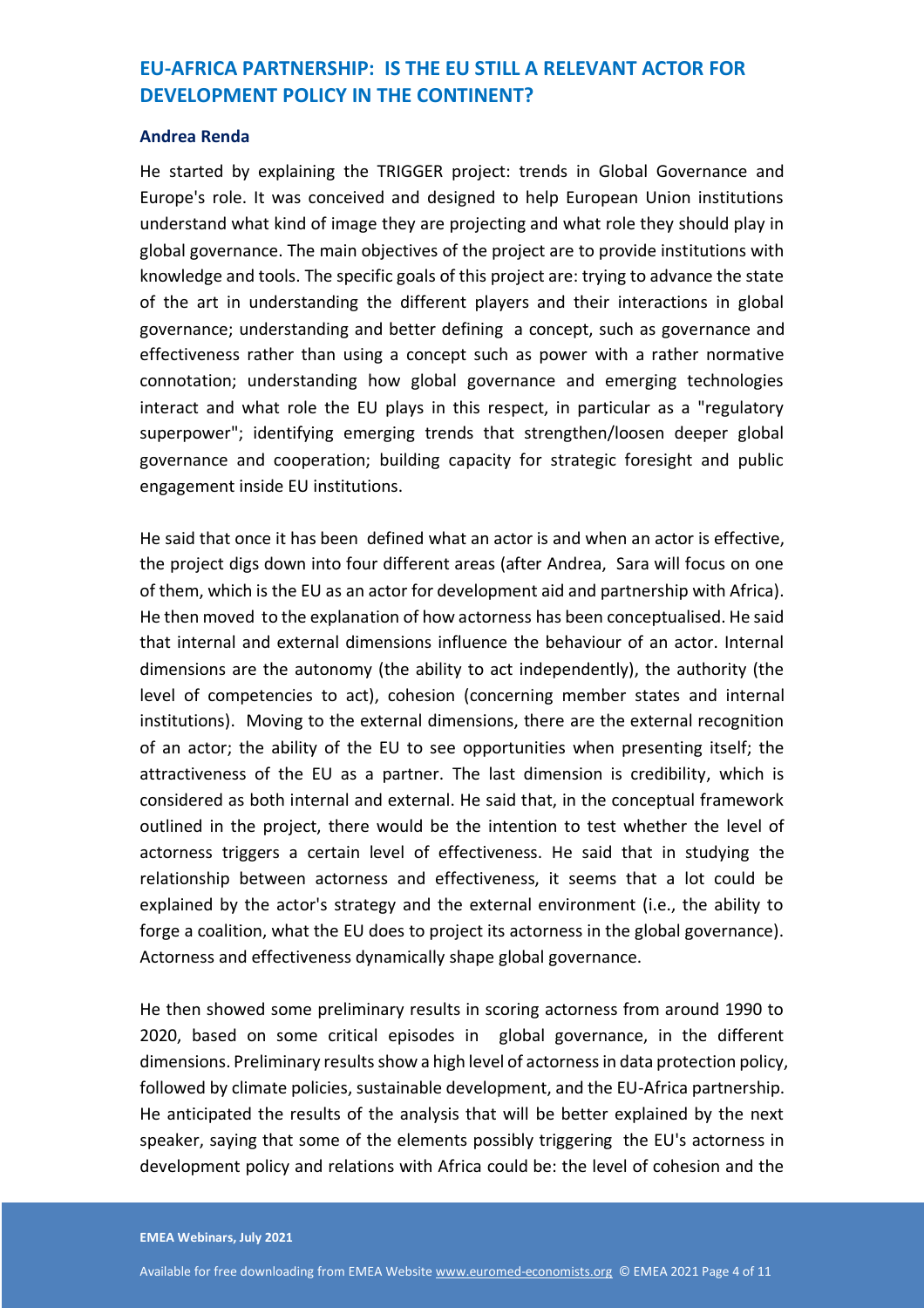alignment between the EU's principles and values and the way in which the EU acts in Africa. Obviously, the EU level on the ground was also another important factor. He underlined that it is not just what the EU does - it's also the environment in which it operates and the perception and actions taken from the other side that affects actorness and effectiveness. That's why he stressed the importance of hearing from the other webinar participants. He concluded by saying that it is important to understand how the EU is perceived and what could be done to strengthen its actorness and effectiveness and to strengthen the EU-Africa partnership's overall value-added, given its extremely strategic dimension.

#### **Sara Ronco**

She explained that the study on actorness started from pinning certain milestones moments in the EU-Africa partnership and development policy over recent decades. The first moments identified are the constitution of the three main frameworks for cooperation with Africa, which is different from the past. 2007 represents a significant turning point in actorness, for many reasons (i.e., the Lisbon Treaty, the adoption of the first Africa-EU Strategy and its relative Action Plan, and new instruments complementary to other aid modality) constituting the start of a "second partnership phase". The third one started around 2015/16, with the beginning of the post-Cotonou partnership coming into view, which was a new phase consolidated with the geopolitical commission, placing a strong focus on achieving an equal partnership between the continents. She then moved to the exposure of the main results of the analysis. She started from the internal dimensions. The authority's levels, assessed by looking at both primary and secondary law, show a decreasing trend during the threeperiods observed, mainly due to the transfer of some legal competencies to the EU, even if the policy area remains under a shared competencies' umbrella. For the assessment of autonomy, both the institutions' personnel and agenda-setting and instruments for financing agenda-setting Africa has been considered. The study reveals an increasing autonomy through new specific policy instruments and an EU budget dedicated to development and Africa. As for cohesion, the EU has increased its efforts to coordinate actions with the Member States and European Institutions. Despite several initiatives to strengthen joint action and coordination on development programming, it remains a vital bargaining constellation, sending mixed signals (mixed MS interests and EU interests).

She then moved to the analysis of external dimensions. The assessment of attractiveness reveals the maintenance of a moderate to high level, looking at elements related to the EU as an actor for development policy in the international scene and cooperating with Africa. On the other hand, looking at the level of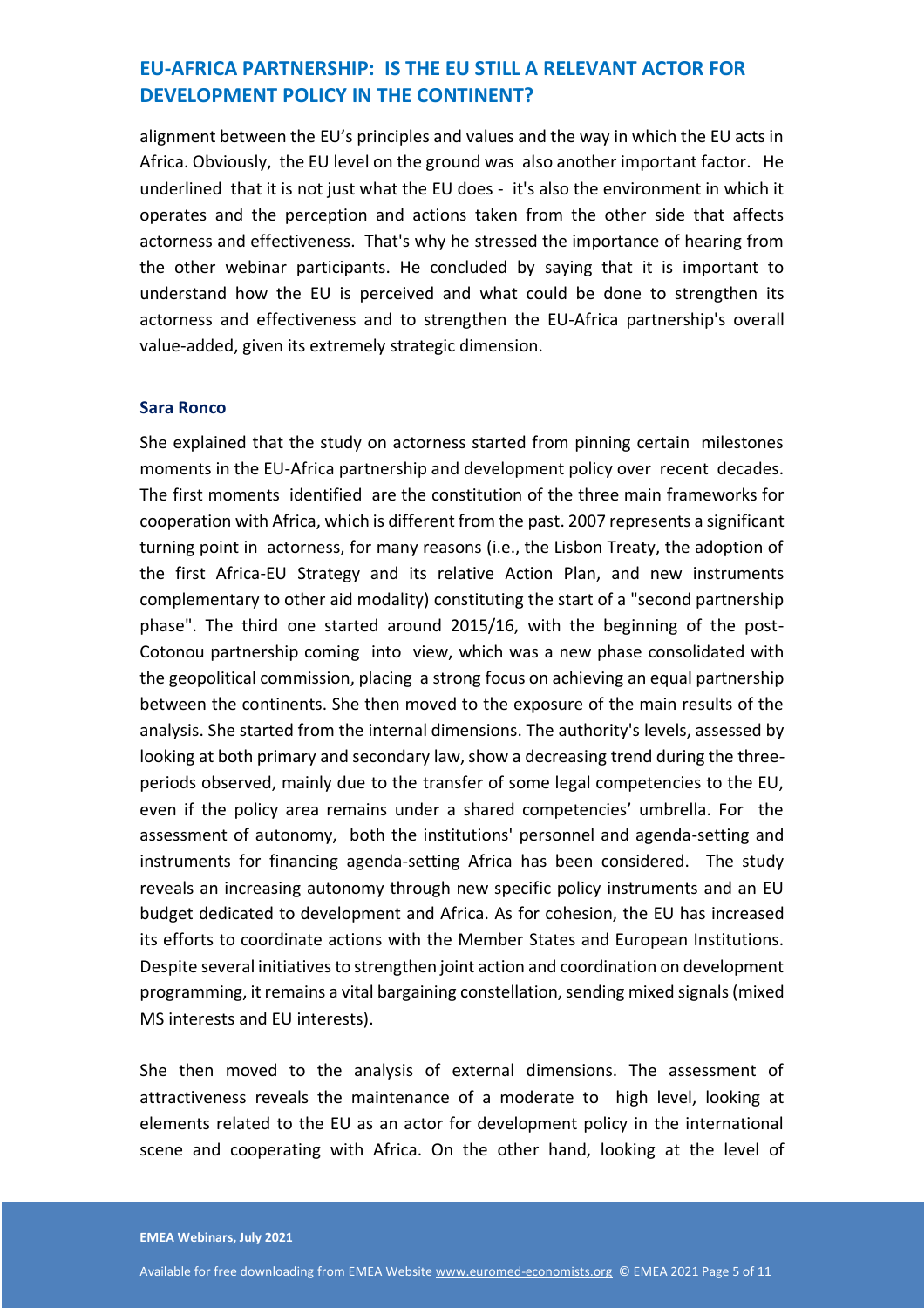recognition, it seems to have worsened over the last period. The recognition assessment is considered as formal and informal recognition. The first refers to the institutional frameworks in which the EU operates, whilst the second tries to investigate the "perceived" recognition by the other actors involved. Opportunities and the necessity to act have been assessed looking at some key issues (i.e., human rights, EU enlargement, aid effectiveness, Brexit and Covid-19), noticing that, regarding recognition, after an increase between the first and second periods, it declines in the third period. The last and cross-cutting dimension of credibility shows a more significant decrease during the three periods analysed. It seems to be related to substantial criticism concerning the inconsistency between objective and practical action from one side and the nature of the purpose for the partnerships and development programme from the other. The preliminary analysis seems to reveal an inverse trend between autonomy and authority on one side and the other dimensions on the other side (except for attractiveness and cohesion). She underlined that it is worth noting that pre-2007 can be considered as a period of optimistic EU international and cooperation momentum. On the other hand, post-2007 has been characterised by significant challenges, particularly for development aid and EU-Africa relations (i.e., the Arab Spring, the refugees' crisis, the UK withdrawal), putting particularly under stress the EU's development and cooperation strategy.

Despite everything, the overall actorness can be considered as moderate across all dimensions. Despite the decreasing trends observed in some dimensions (mainly external), there has been increasing EU engagement in regaining visibility in development aid and African relations (i.e., Team Europe, the New comprehensive strategy with Africa, the New Agenda for the Mediterranean etc.). She concluded by saying that the 2020/2021 period also represents a crucial phase for EU-Africa regarding development aid in general. This could represent the next main turning point for EU actorness in this domain.

#### **Moubarack Lo**

He said he wanted to concentrate on its intervention, commenting on the framework for the analysis of actorness. He suggested considering what he called "the strategic triangle of actorness". This triangle has 3 points. The first one, the mission, is legitimacy which comes from the mandate given by the European treaties, by political support from the member state and democratic institutions, like the European Parliament and citizens, and agreement in the spirit of the Paris declaration. He said that anytime the European Union acts, it should follow the needs and requests from the partner state. The second point in the triangle is the capacity to act. In this respect, to have human and financial resources, good internal EU organisation and good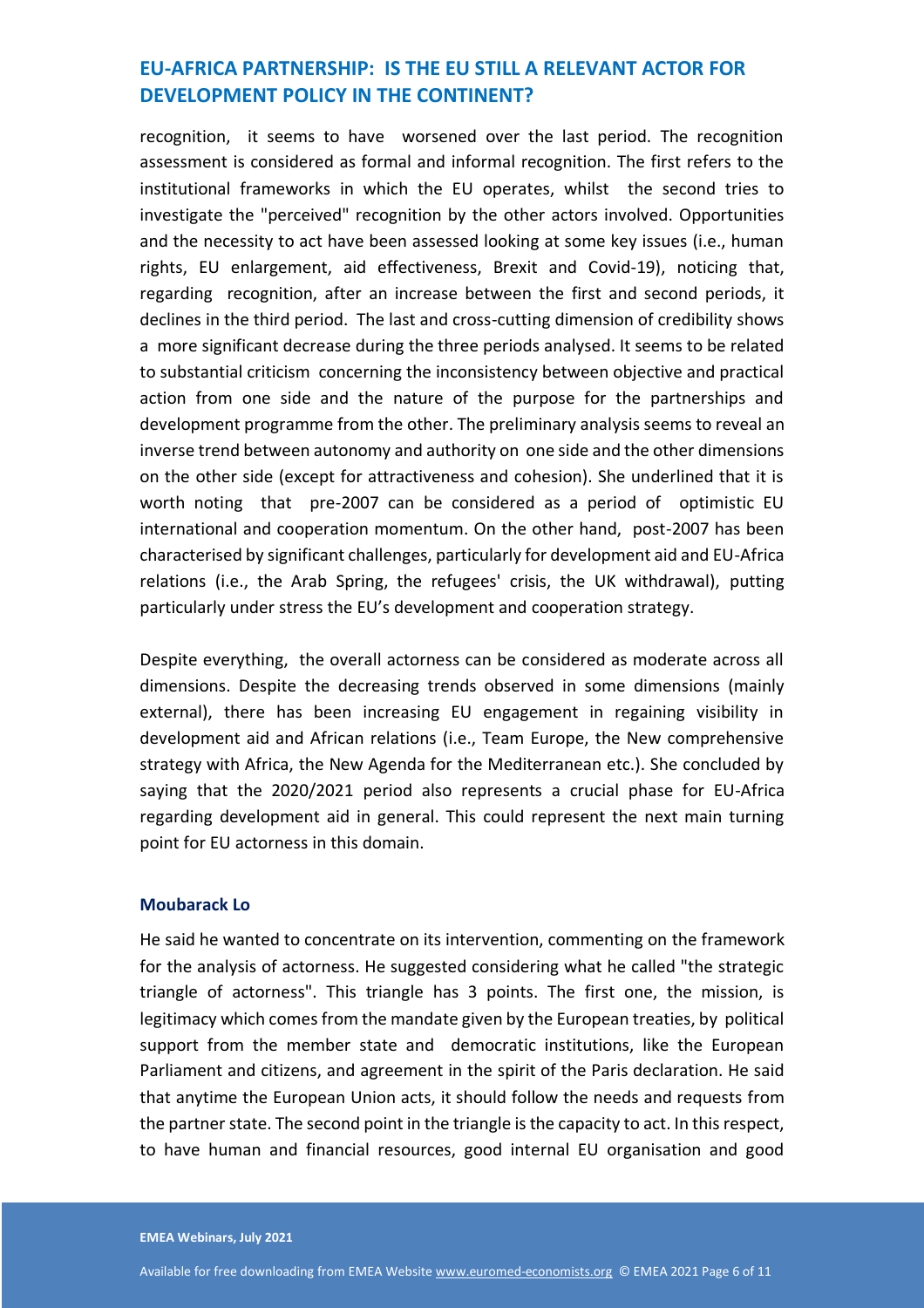relations with the member states (complementarity and subsidiarity). These capacities need to be developed, in order for the EU to be effective. The third point of the triangle he mentioned is value creation: the EU's programmes and activities should be aligned to the country's priorities. He thought that the value of EU intervention will be measured by effectiveness and efficiency, looking at the EU's impact and sustainability for assessing the quality of policies. He said that the triangle he proposed explains the credibility, recognition and attractiveness that can be considered a consequence of the value created. He then suggested comparing other actors, such as China or Turkey, or the USA, to test whether credibility, recognition, and attractiveness are correlated to the value created.

#### **Sena Siaw-Boateng**

She started by considering that it would be good to analyze actorness in other institutions, such as the OACPS. She underlined that, because of the historical and geographical ties between the EU and Africa and the level of interests and responsibilities that the two continents share, their relationship is unique. She said that the issues are there, on good governance, climate change, economic transformation and migration, and the new matter of the COVID-19 pandemic has heightened the need for everyone in both the EU and Africa to enhance their cooperation for mutual benefit. Indeed, she stressed that the EU-Africa partnership and the role of the EU in African social-economic development remain vital. Over the years, it has become evident that Europeans and Africans need to better understand and appreciate each other, in order to improve their strategic partnership.

She wanted to stress that, today, there is heightened awareness of Africa's assets and capabilities in their partnership. The narrative of a donor-recipient relationship is no longer there; instead, it has become one of cooperation by alliances and the buzzword is a word she wanted to stress. The African continent will continue to be a centre of attraction for other major actors within the global geopolitical space, because Africa now is the centre of the world, where all the resources are and where human resource is now available for the development of new skills. The US, China, Russia, India, Turkey and even the Gulf States, despite Africa, are experiencing that they still find the continent very attractive. She raised the question of how does the EU keep holding onto its space and its values? The EU started with Africa as a colonial partner. Yet now, China, Russia and other countries, without past colonial ties, are coming. They have also brought something to the table that they feel the EU is not providing, or they have taken advantage of certain things that they realise the EU was not providing for the continent. She said that searching for dialogue will be key. The two continents need to talk and to try to be on the same level.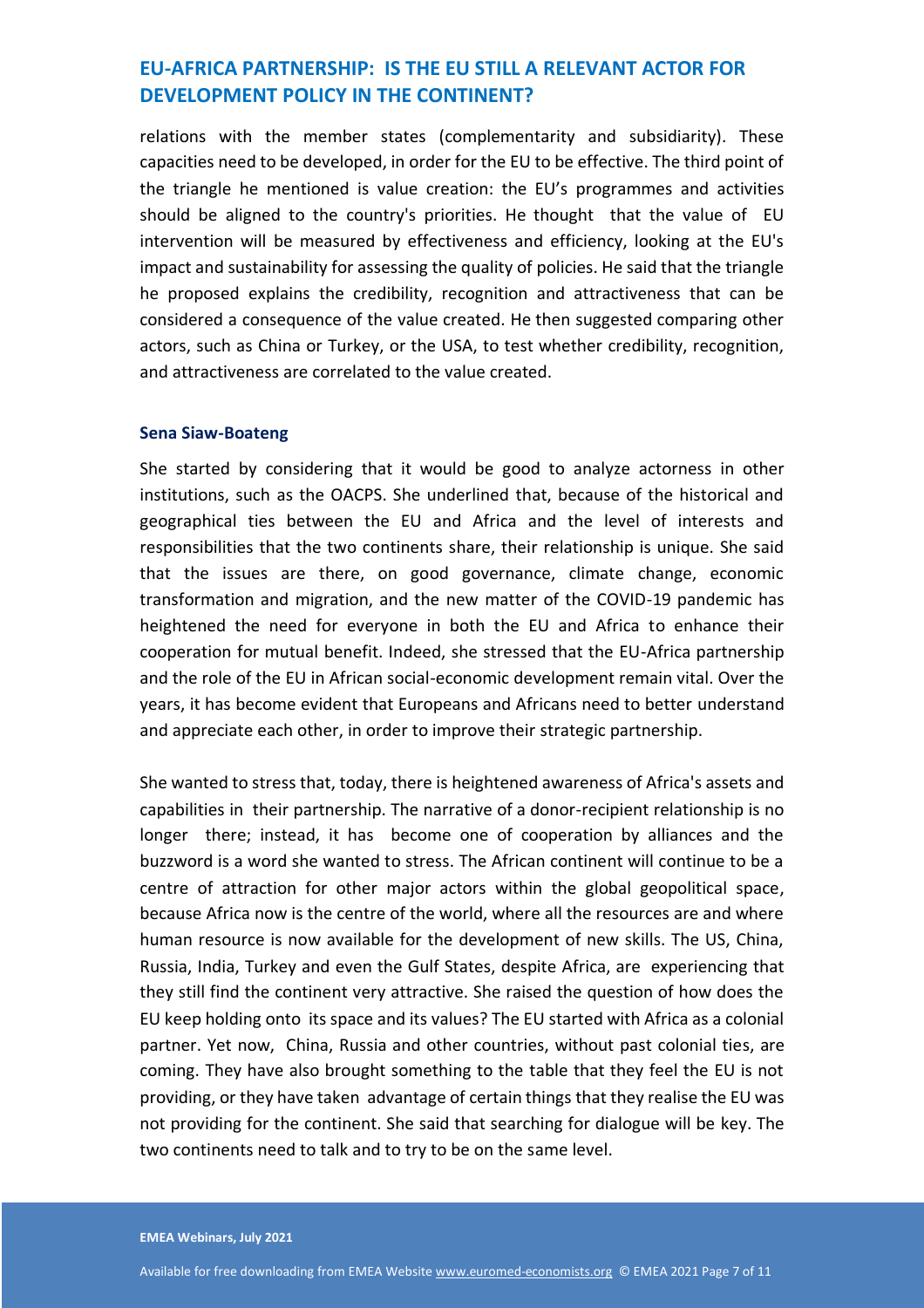She moved on to analyse how the EU is perceived now. Sometimes, the EU is perceived as not credible, because they say one thing, then turn around and deal on the ground in another way. She appreciated what Mubarak said about spending money without results. Sometimes, the implementation doesn't go well; whatever happens on the ground, the practice of what has to be done, doesn't work. She wanted to stress that, whilst most EU countries have had many years (decades) to establish themselves, it's unfair and not realistic to expect the same standards from the African perspective. She underlined that the way forward is to help assist in a very practical way. She said that. whilst the search for higher standards is required, it is important to also consider the costs. When the EU's regulatory system kicks in, it helps countries facilitate their activities and systems. Yet, it should be done humanely and not in a punitive way, because Africa the victim becomes Africa the cooperate. We have the continental free trade area, which the EU has supported along with the successful implementation of the measures that have been put in place to enhance trading on the continent. In this respect, of course, Africa will be very grateful to the EU and work alongside the EU going forward on this trading plan. However, she thought more dialogue is needed to put this partnership into a better perspective.

#### **Fathallah Sijilmassi**

He started by saying that the issue of the future of Europe and Africa relations in partnership is rather well designed in the spirit of the decision-makers, because it has been set as a priority. He recalled that the first visit outside of Europe of the President of the Commission was to the African Union. It was a clear signal about the strategic importance of the EU-Africa partnership. The EU-AU Summit that was supposed to occur last year did not come about, because of the sanitary crisis and the pandemic. He believed, referring to the study on actorness presented by the initial speakers, that the key issue to be analysed shouldn't be the "what" but the "how". In his opinion, the study should investigate the "how" and identify the different option initiatives, to provide policy recommendations towards the future of the EU-Africa partnership. He thought that there is a clear challenge to go in-depth on the road map towards implementation. He then shared some ideas on what this "how" includes in order to build the policy recommendation perspective. The first one is the importance of South-South cooperation. He thought the EU will only have a better relationship with Africa if South-South cooperation in Africa continues to be stronger. It should not be seen as a development aid; it's not a donor-recipient or just spending money with little impact. Europe has to be seen as being good for Europe, because if you want to do impactful and meaningful things, at the end of the day, the interest has to be mutual,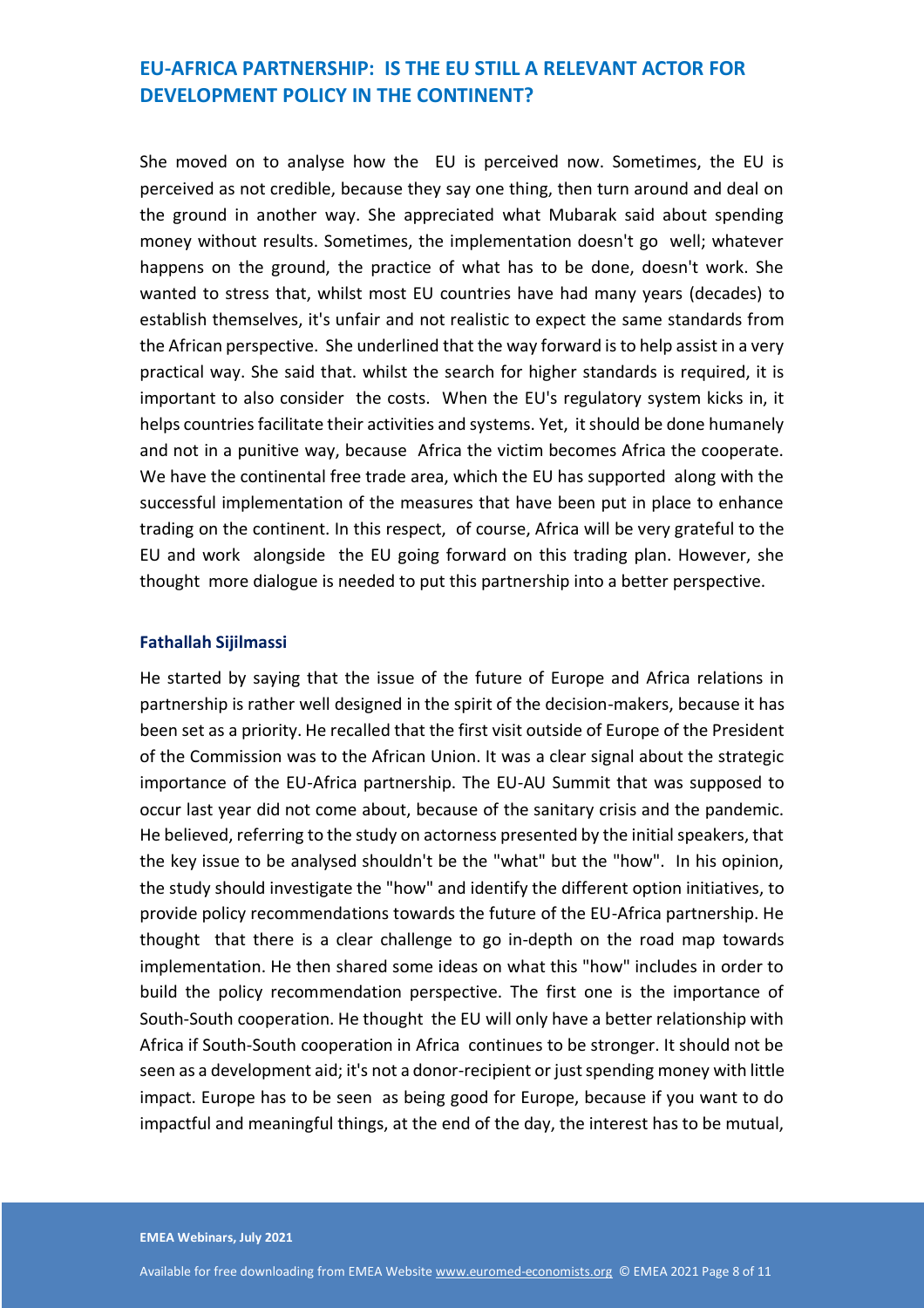in order to build win-win relations. He said that we can only achieve the ultimate strategic goals of a true lasting sustainable partnership through this new mindset.

He said that South-South cooperation is also fundamental when looking at the complementarity between the relationship with the continent and the relationship with the regional economic communities. Africa is a big continent, with many countries and with several differences and regional economic communities. The third point he made was about the cohesion between the European Member State's priorities. The fourth message he gave was the importance of reinforcing synergies between the different instruments, mechanisms and tools, emphasising the impact that sometimes seems fragmented, too small or difficult to catch. The fifth message was to create a more balanced agenda, since there were different topics on which the agenda from the EU and Africa sides do not seem to be aligned. He took the case of migration, which is very high on the European agenda. If one looked beyond the general global statement relating to migration, it is not migration in general, but specifically "irregular migration". From the perspective of the South, there is a clear understanding of the importance of regular migration. He also brought up the example of Morocco, which is strongly engaged in helping the EU secure the EU's management of the migration borders, with many investments that are sometimes under-assessed by the EU. Nevertheless, he said that the African partners have so many other elements to the migratory agenda, which are very high on the agenda of the African countries and that are not truly dealt with within the framework of the dialogue between the EU-African frameworks.

One simple example is the strength of the African economies in services. Trading in services is certainly an area where other countries of the South, along with the countries of Africa, can do more and are doing more. For example, if you take a country like Morocco, trade with the European Union has a deficit in goods, whilst there is a surplus in services, so there is competitiveness. According to the WTO definition, if you look at services, there are four modes: exports of services, import of services, investment in services and movement of people. He stressed this when negotiating on services with DG Trade. At the same time, although the first three modes are feasible, the last one, mobility, is not. And, he said taking away the mode of movement of people in services is annihilating the capacity to be market competitive and this is precisely related to the issues of mobility and migrations beyond the narrow concept of irregular migration.

He then moved on to e talk about objectives and reality on the ground. He said that, too often, decisions taken on the ground go against the previously stated objectives. He gave an example. On the one hand, there is the encouragement and the call for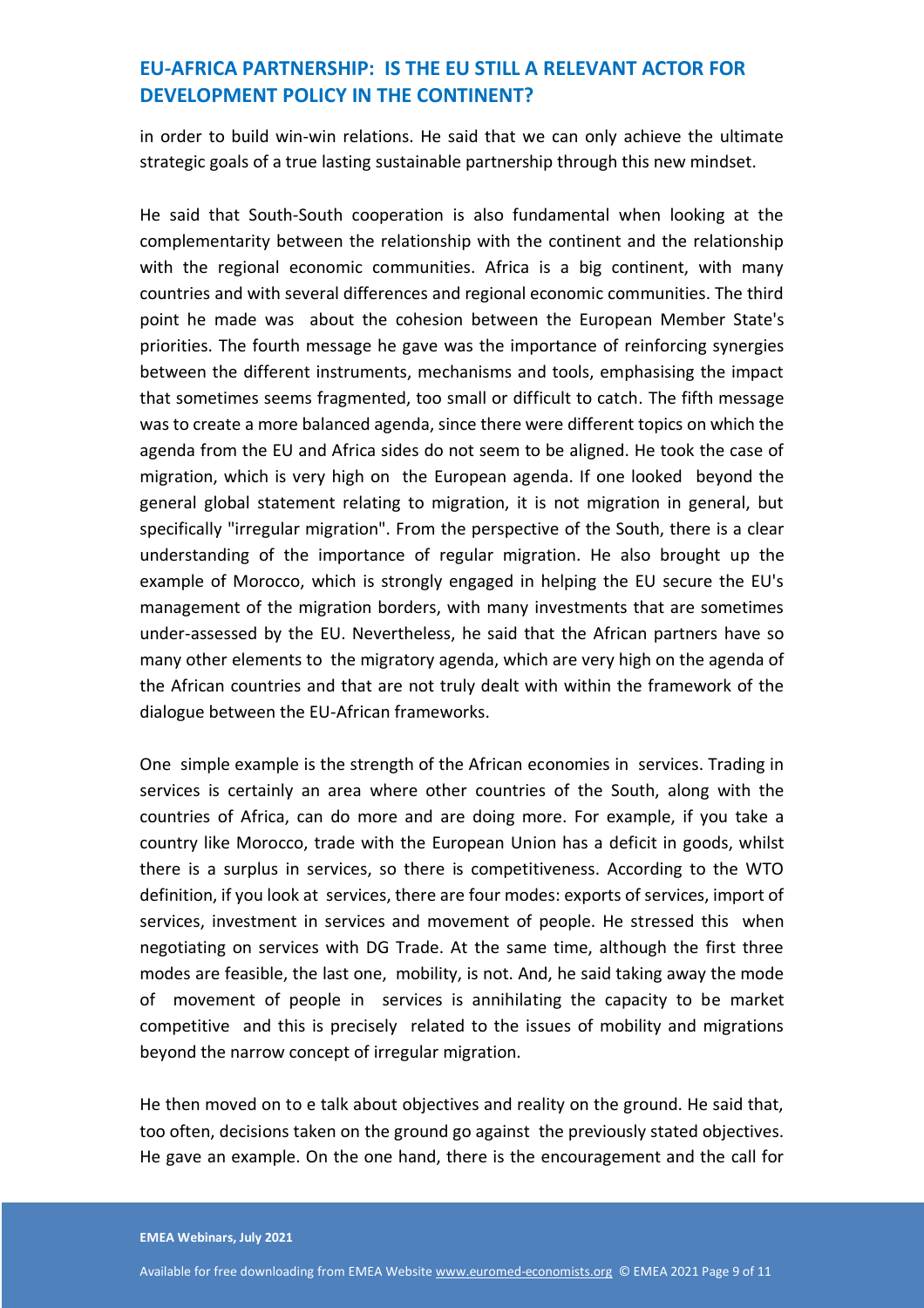reform in our African countries, to improve the business environment in order to attract more foreign direct investment. On the other hand, he said that you could easily receive a letter saying that your fiscal incentives for the investment are incompatible with investment. Therefore, if you do not remove these incentives, you will move from the white list to the grey list and then to the black list. That creates a lot of unforeseen obstacles to the sustainable visibility of what you can develop. Therefore, he stressed the importance of global coherence, which could occur only with clear dialogue and communication, particularly a clear understanding of both options. He concluded by saying that there are opportunities to build on positive agenda types of initiative. . He stressed that there are some things that can be worked on to build t a better partnership. Also, here he provided an example - the green deal. It is amongst the top priorities of the EU and could also be very important beyond European borders. He concluded by stressing the importance of working on green recovery schemes in Africa, that would also encompass the partnership with the European Union (he said last week Morocco and the European Union signed a "green partnership").

#### **Domenico Rosa**

He started by saying that he found that the concept of actorness in Africa very interesting. Though he said Africa is not an homogeneous entity, it comprises 55 countries with significant differentiation between the northern African and the Sub Saharan regions. Inside the latter, you also have considerable differentiation amongst the different countries. He said that this is something that is needed to be taken into account. Furthermore, he also stressed the importance of identifying specific sectors to which to apply the measurement of the EU's actorness and perceptions by African countries. He said that, sometimes, there is a tendency to extrapolate general ideas that are perceived differently if you move to a country level. The European Union is providing budget support in most African countries. He said that it was instrumental in the recent Covid-19 crisis and in the past when there was the food crisis or the global economic crisis. He said that, sometimes, the EU seems to be too much the guilty party when discussing impact and effectiveness. He said that it is difficult to evaluate the effect of budget support. He stressed that the EU had changed the narrative. Both the EU and Africa are engaged in going beyond donor-recipient relationships and developing a true partnership, placing the same balance between African and European partners and seeing the convergences – being partners on an equal footing and discussing common issues on the table and finding standard solutions.